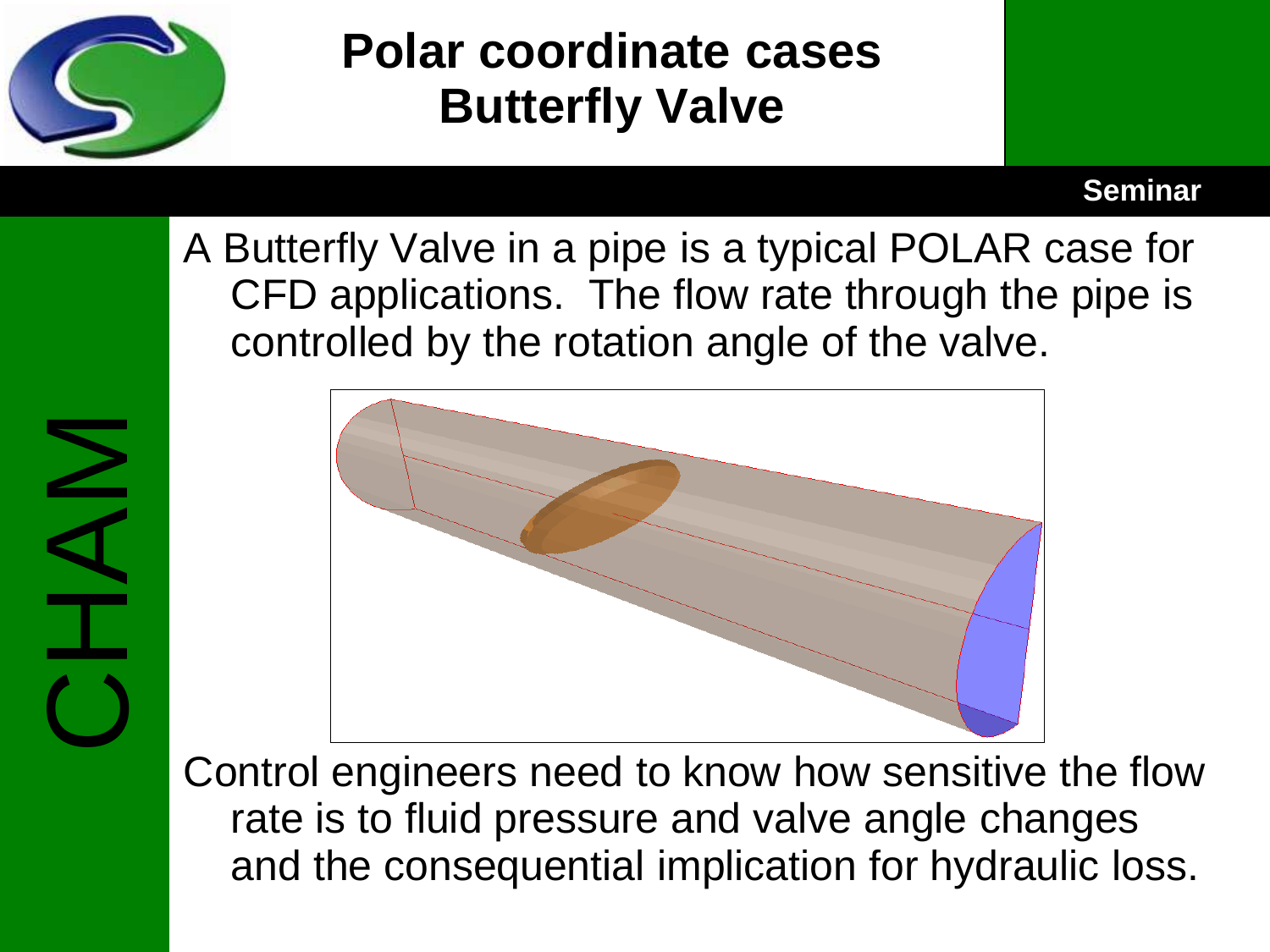

**Seminar**

The demonstration case uses a 40mm diameter of 4mm thickness. The pipe length is 200mm.

Five runs were carried out with different valve openings (with angle  $0^{\circ}$  fully closed and  $90^{\circ}$  fully open). The relative working pressure used is 50 [Pa] at the inlet and zero at the outlet.



The results shown give the relationship between valve angle, total loss coefficient and flow rate. The total loss coefficient is high with a small valve opening, and decreases by nearly 90% during the first  $45^\circ$  opening. Correspondingly, the flow rate is almost linearly increased below 50°, before slowly increasing at even wider apertures.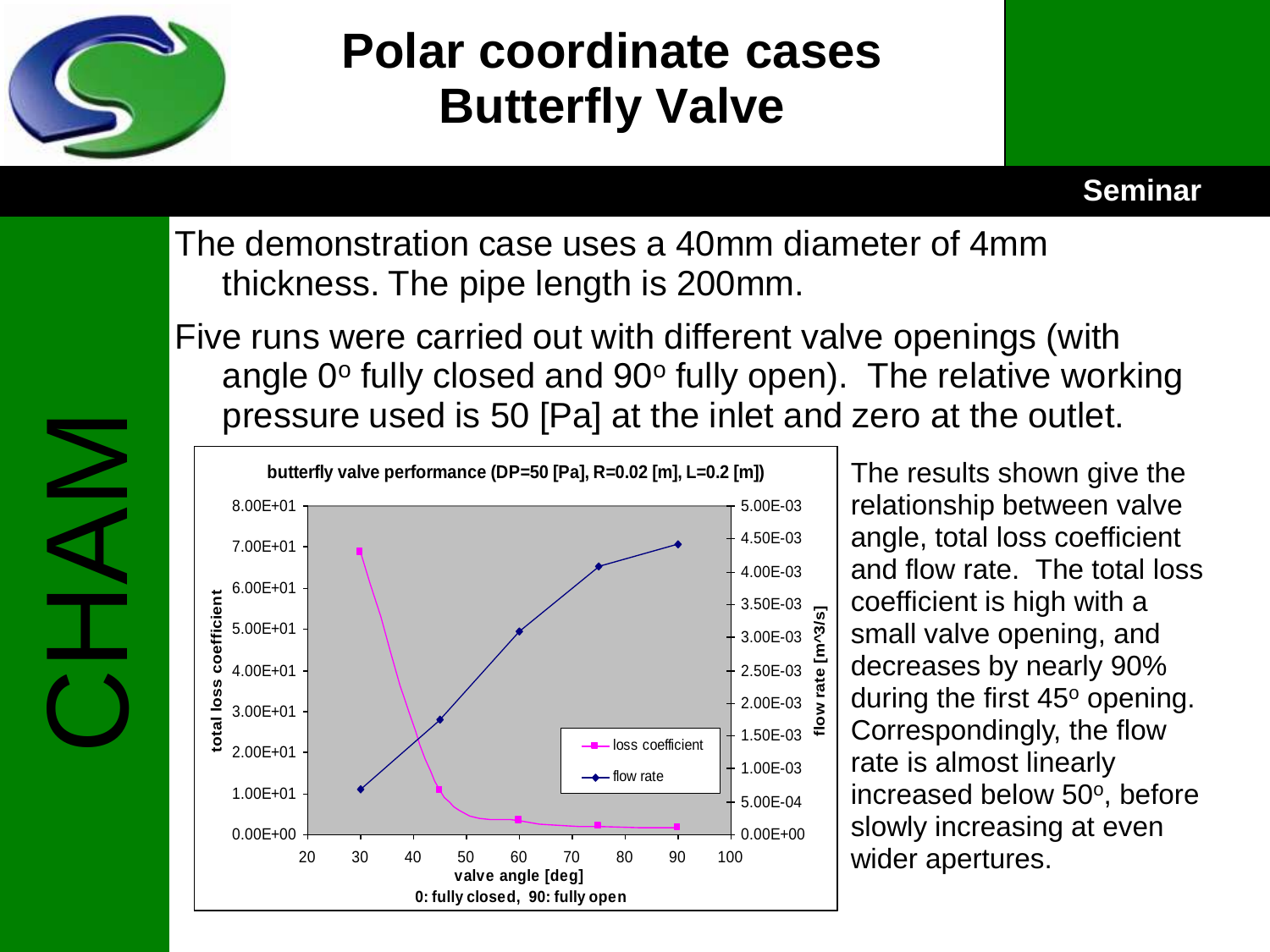

### **Seminar**



- Velocity contours with a 45° opening in Figure 3 show the incoming stream deflected by the valve.
- The highest velocity 0.53 [m/s] at the bottom opening results in jet flow and fluids through the top gap spreading along the whole pipe section, as expected.
- Streamlines of residence time in Figure 4 show the same flow pattern.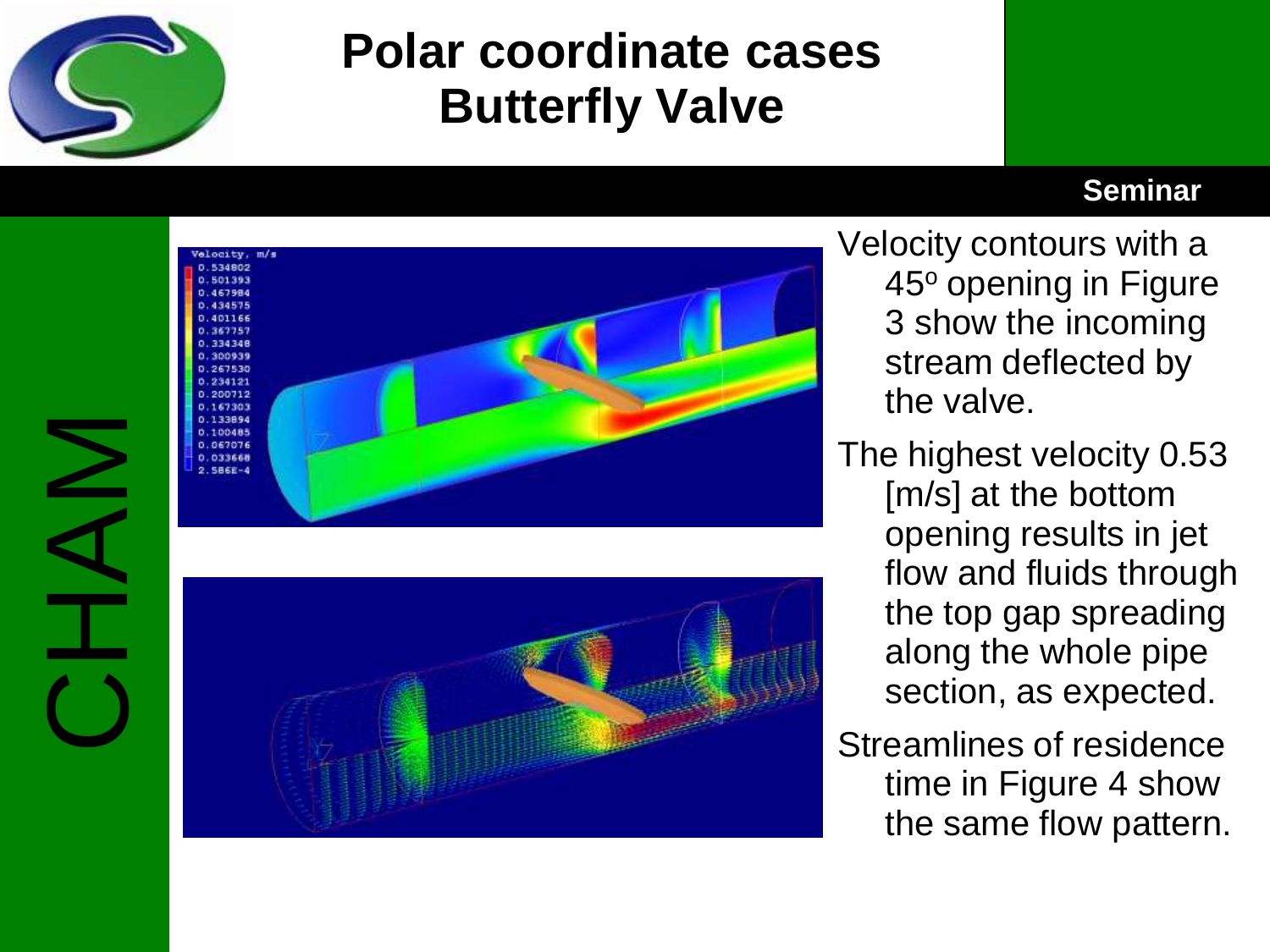

### **Seminar**

# CHAM



The simulation demonstrates that the POLAR PARSOL feature is a useful tool for valve designers to predict the valve performance to achieve optimal design, and allows control engineers to analyse and improve the behaviour of valves under differing operational circumstances.

Streamlines of residence time at  $45°$  valve opening